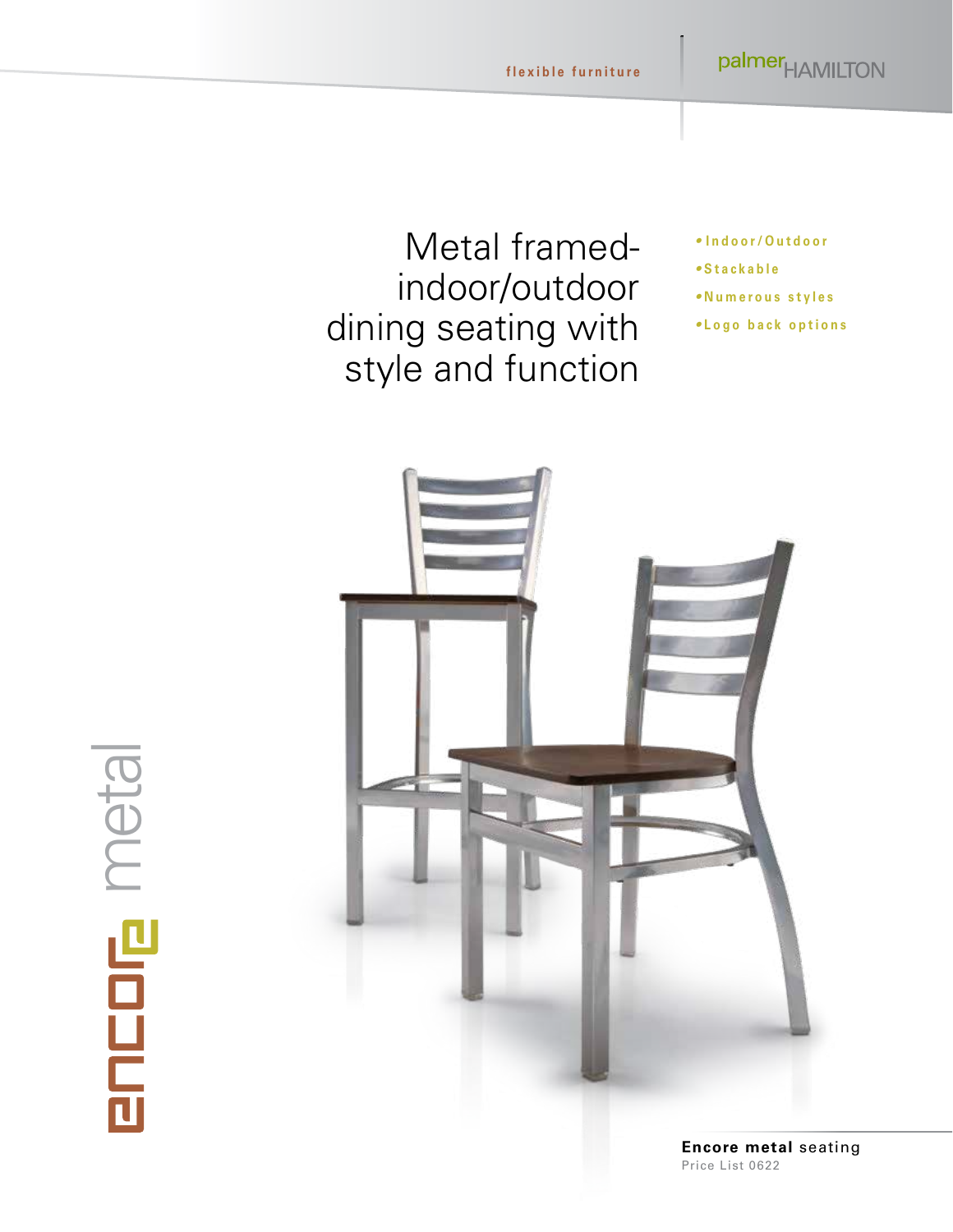# encore metal

#### 1 start your part number:

Start with: **E (for Encore)**

#### **1b** choose your frame material:

Add: **M (for metal) (Note: See separate Encore wood brochure for wood frames)**

choose your frame style: Add your frame style suffix: ie. ss (for stardard height stacking) **2**



choose your metal frame color: Add metal frame color: **ie. P9 (for Bronze)**

(Interior) **Pub heliable discussed in base price P8** (Anodized Nickel) **P1** (Red) Included in base price RAL3020 **P11** (Pewter) Included in base price **P4** (Green) Included in base price RAL6001 **P9** (Bronze) Included in base price **P2** (Yellow) Included in base price RAL1018 **P12** (Sandtex Black) Included in base price **P5** (Orange) Included in base price RAL2008 **P6** (TEAL) Included in base price RAL5018 **P10** (Burst Rust) Included in base price **P3** (Blue) Included in base price RAL5017 **P13** (Sparkle Silver) Included in base price **Paint** Interior/Exterior



**3**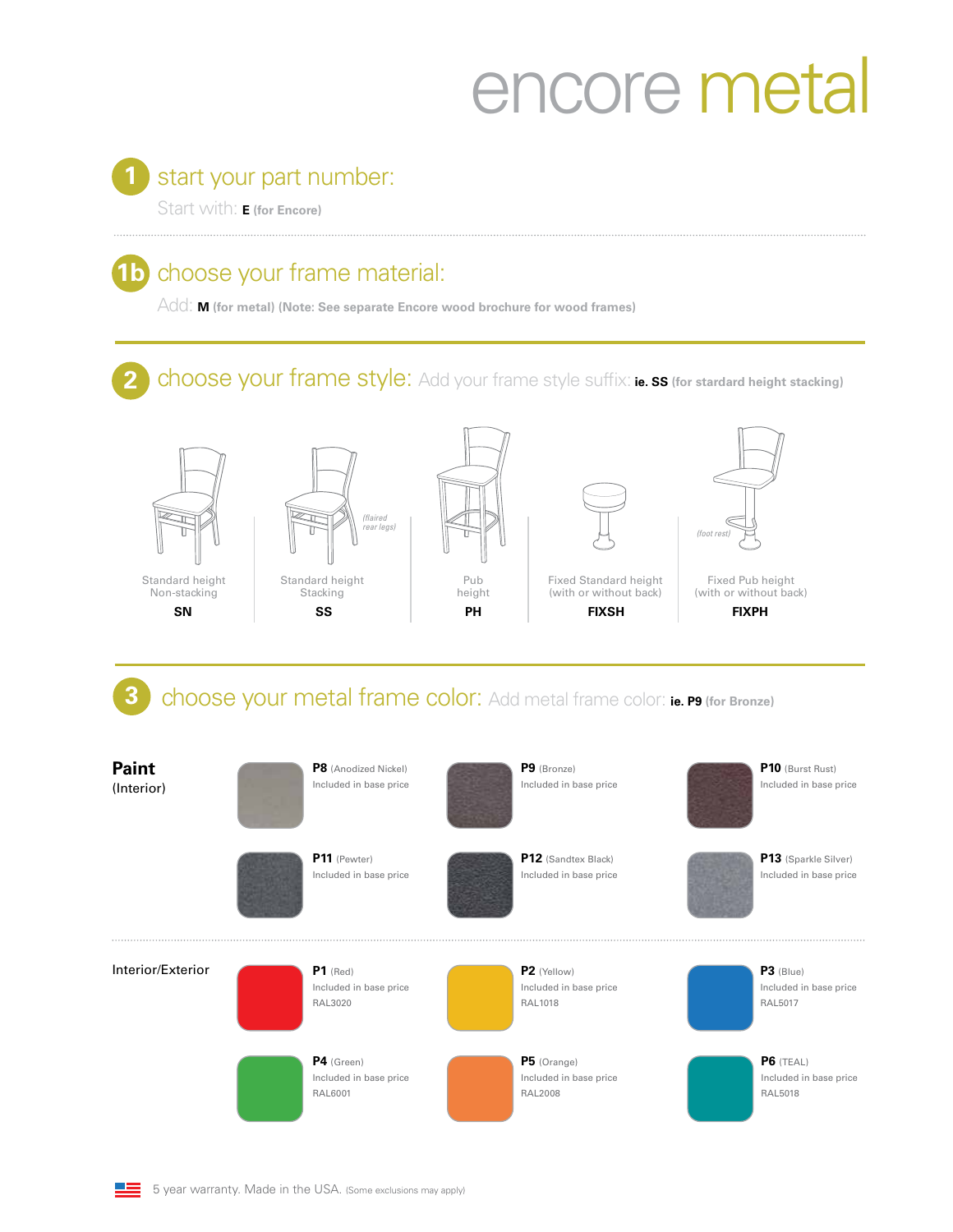#### choose your back style: Add your back style suffix: **ie. A (for metal arch back) 4**









**Fixed post options:** Standard height: **\$547** Pub-height: **\$721**

**L** (Metal Ladder Back)

Standard height, Non-stacking: **\$320** Standard height, Stacking: **\$320** Pub-height: **\$390**

**Fixed post options:** Standard height: **\$547** Pub-height: **\$721**



**P** (Metal Perforated Back) Standard height, Non-stacking: **\$320** Standard height, Stacking: **\$320** Pub-height: **\$390**

**Fixed post options:** Standard height: **\$547** Pub-height: **\$721**

**SO** (Solid Wood Back\*)









**SQ** (Wood Back Squares\*)

**J** (Metal Jailhouse Back)

Pub-height: **\$390 Fixed post options:** Standard height: **\$547** Pub-height: **\$721**

**C** (Metal Cross Back)

Pub-height: **\$390 Fixed post options:** Standard height: **\$547** Pub-height: **\$721**

**S** (Solid Metal Back)

Pub-height: **\$390 Fixed post options:** Standard height: **\$547** Pub-height: **\$721**

Standard height, Non-stacking: **\$320** Standard height, Stacking: **\$320**

Standard height, Non-stacking: **\$320** Standard height, Stacking: **\$320**

Standard height, Non-stacking: **\$320** Standard height, Stacking: **\$320**

Standard height, Non-stacking: **\$347** Standard height, Stacking: **\$347** Pub-height: **\$401**

**Fixed post options:** Standard height: **\$604** Pub-height: **\$778**

**CI** (Wood Back Circle\*) Standard height, Non-stacking: **\$347** Standard height, Stacking: **\$347** Pub-height: **\$401**

**Fixed post options:** Standard height: **\$604** Pub-height: **\$778**



## **BS** (Button seat\*)

*(Note: Fiberglass seat not available)*





Pub-height: **\$401 Fixed post options:** Standard height: **\$604** Pub-height: **\$778**



**4a**

Wood backs (\*Interior only)

Wood backs (\*Interior only)

choose your wood back stain color (or, move to Step 5 if not necessary):

Add your back color suffix: **ie. S2 (for Cherry stain)**

**Wood Stain** Interior











**S1** (Natural) **S2** (Cherry) **S3** (Walnut) **S4** (Mahogany) **S5** (Solid Black)



Pub-height: **\$401 Fixed post options:** Standard height: **\$604** Pub-height: **\$778**

Standard height, Stacking: **\$347**

**SL** (Wood Back Slots\*) Standard height, Non-stacking: **\$347** Standard height, Stacking: **\$347**

Pub-height: **\$401 Fixed post options:** Standard height: **\$604** Pub-height: **\$778**

**APL** (Wood Back Apple\*) Standard height, Non-stacking: **\$347** Standard height, Stacking: **\$347**





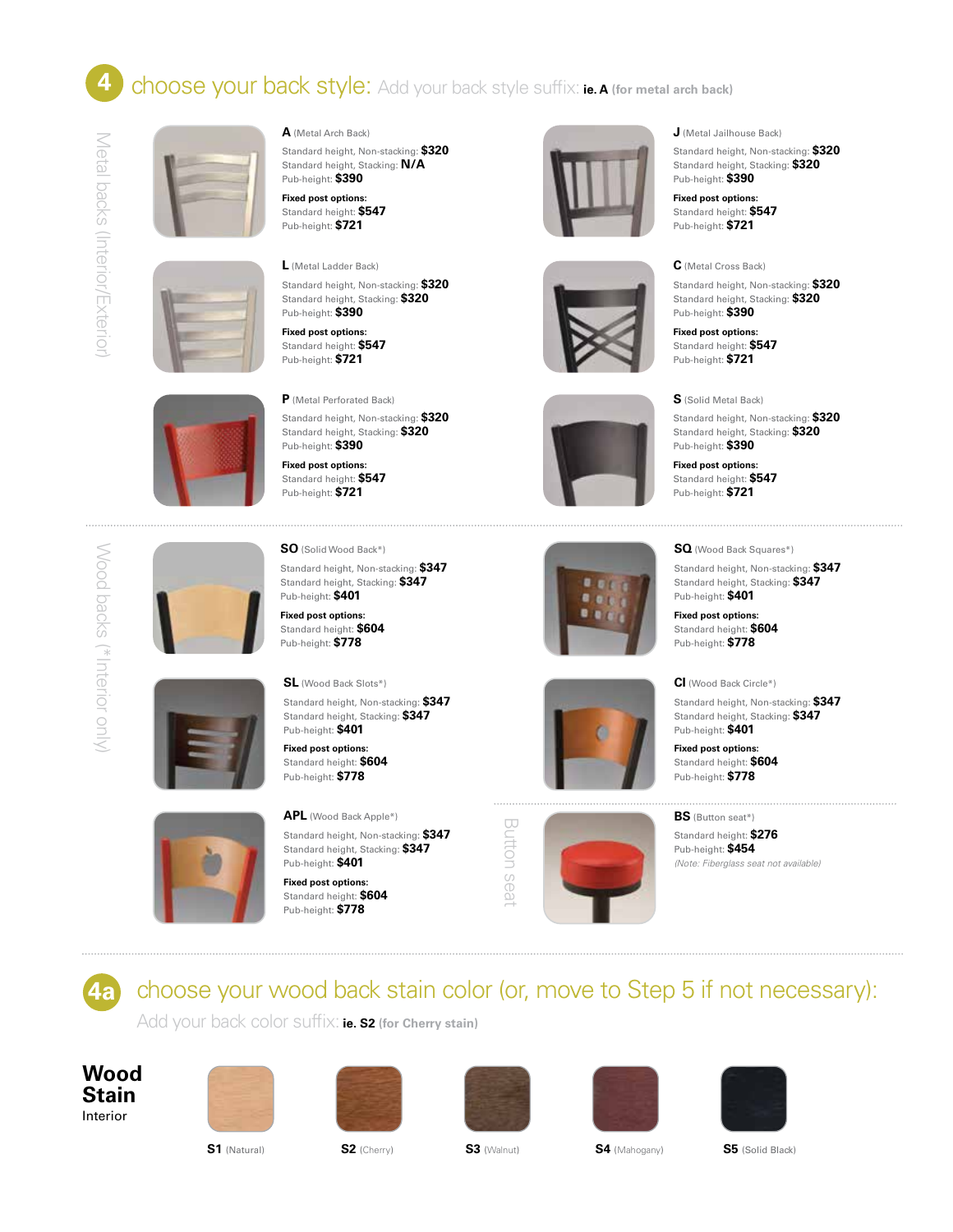#### encor

### palmer<sub>HAMILTON</sub>

#### **5**

#### choose your seat material:

Add your seat material suffix: **ie. W (for wood stain-indoor)**



**W** (Indoor wood stain) See pricing below



**F** (Indoor/Outdoor fiberglass) See pricing below



**U** (Indoor-upholstered) See pricing below



Add your seat color suffix: **ie. S2 (for Cherry stain)**



Add: **+\$173**

Go to **[www.palmerhamilton.com](https://palmerhamilton.com)** for fabric grades.

Add: **+\$137**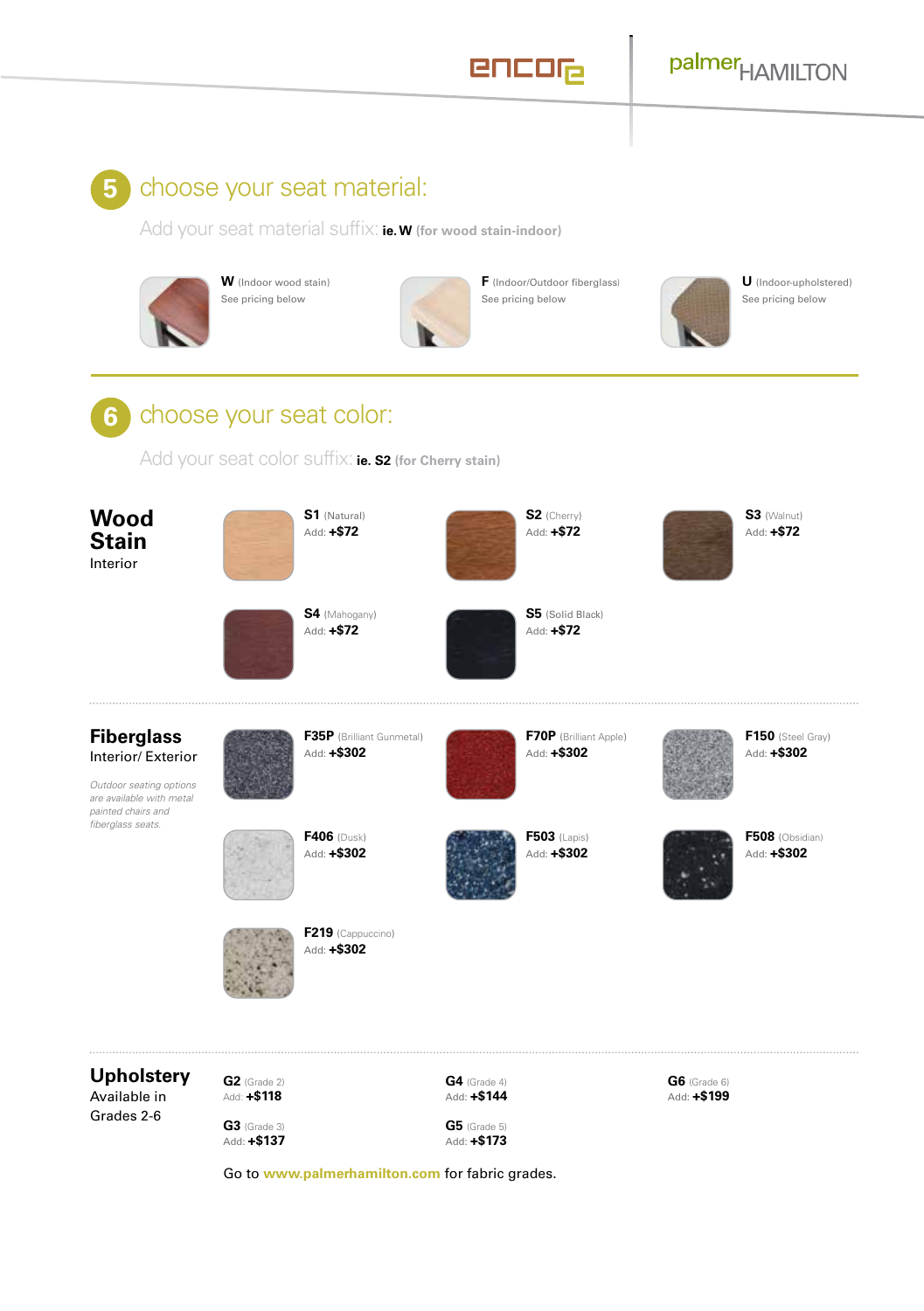### let's build this chair!



Start your part number with: **E** (for Encore). Ex: *E*

- Add: **M** (for Metal frame).  $1<sub>b</sub>$ Ex: *EM*
	- Choose your frame style: **SS** (Standard height stacking). Ex: *EMSS*



4

Choose your metal frame color: **P13** (Sparkle silver). Ex:*EMSSP13*

Choose your back style: **L** (Ladder back). **\$320** Ex: *EMSSP13L*



Standard metal stacking ladder back with wood seat

**4a** Choose your back stain color (or, move to step 5 if not necessary)

5

Choose your seat material: **W** (Seat wood). Ex: *EMSSP13LW*



Choose your seat/back color: **S3** (Walnut stain). **+\$72** Ex: *EMSSP13LWS3*



*EMSSP13LWS3* List price: *\$392*